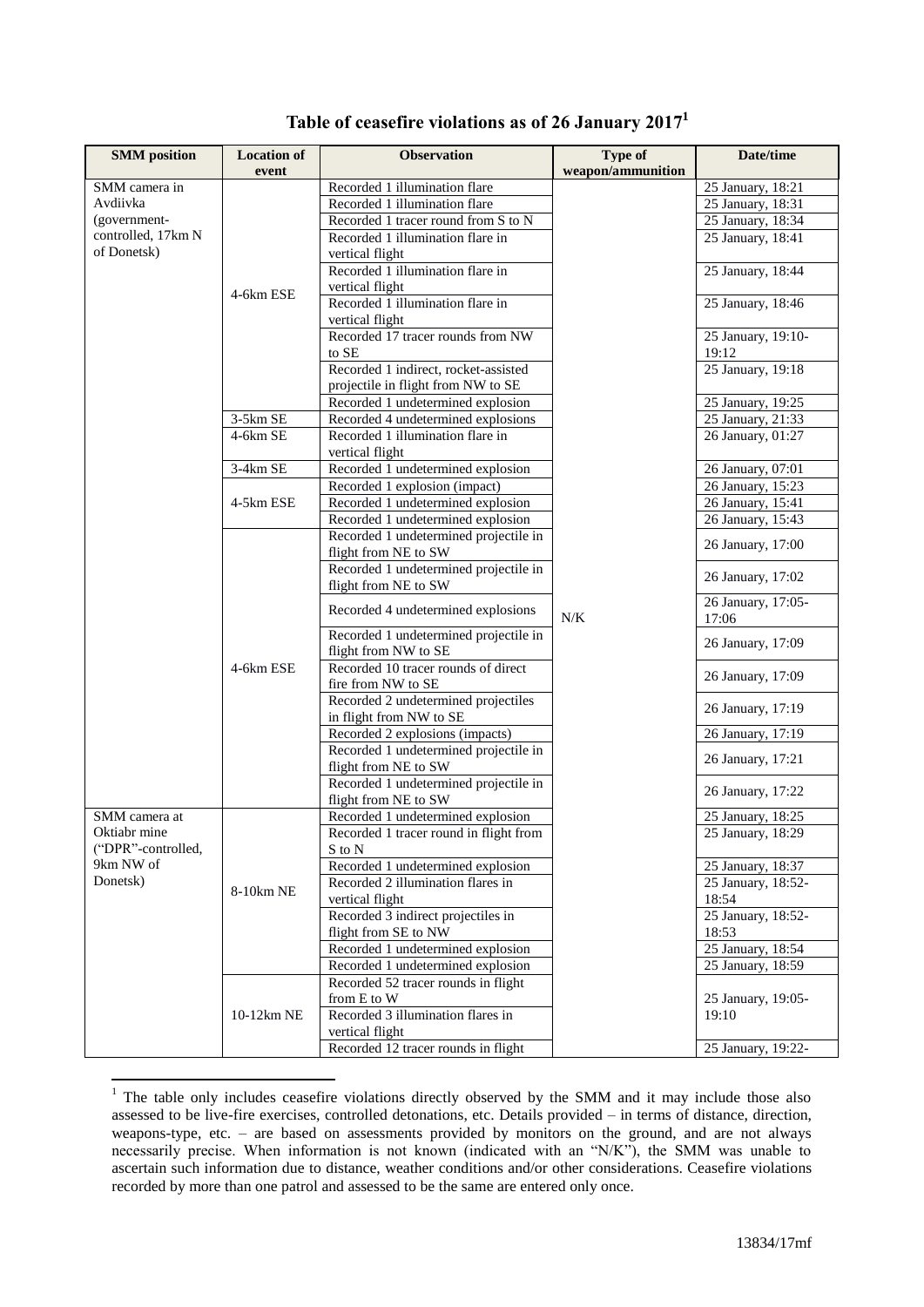|  |           | from NE to SW                                            | 19:24                                  |
|--|-----------|----------------------------------------------------------|----------------------------------------|
|  |           | Recorded 1 undetermined explosion                        |                                        |
|  |           | Recorded 10 tracer rounds in flight                      | 25 January, 19:28                      |
|  |           | from NE to SW                                            |                                        |
|  |           | Recorded 11 tracer rounds in flight                      |                                        |
|  |           | from E to W<br>Recorded 6 tracer rounds in flight        | 25 January, 19:34-<br>19:42            |
|  |           | from W to E                                              |                                        |
|  |           | Recorded 3 undetermined explosions                       | 25 January, 19:42                      |
|  |           | Recorded 1 tracer round in flight from                   | 25 January, 19:47                      |
|  |           | NW to SE                                                 |                                        |
|  |           | Recorded 1 illumination flare in                         | 25 January, 19:57                      |
|  |           | vertical flight                                          |                                        |
|  |           | Recorded 5 tracer rounds in flight                       | 25 January, 20:00-                     |
|  |           | from E to W                                              | 20:02                                  |
|  |           | Recorded 2 undetermined explosions                       | 25 January, 20:03                      |
|  |           | Recorded 1 tracer round in flight from                   | 25 January, 20:05                      |
|  |           | W to E<br>Recorded 7 tracer rounds in flight             | 25 January, 20:17                      |
|  |           | from NE to SW                                            |                                        |
|  |           | Recorded 1 illumination flare in                         | 25 January, 20:35                      |
|  |           | vertical flight                                          |                                        |
|  | 8-12km NE | Recorded 18 tracer rounds in flight                      | 25 January, 20:38-                     |
|  |           | from S to N                                              | 20:43                                  |
|  |           | Recorded 3 undetermined explosions                       | 25 January, 20:45-                     |
|  |           |                                                          | 20:46                                  |
|  |           | Recorded 1 undetermined explosion                        | 25 January, 20:54                      |
|  |           | Recorded 35 tracer rounds in flight                      | 25 January, 21:02-                     |
|  |           | from NW to SE<br>Recorded 58 tracer rounds in flight     | 21:25<br>25 January, 21:10-            |
|  | 6-8km NE  | from SE to NW                                            | 21:43                                  |
|  |           | Recorded 2 undetermined explosions                       | 25 January, 21:09                      |
|  |           | Recorded 1 undetermined explosion                        | 25 January, 21:27                      |
|  |           | Recorded 1 undetermined explosion                        | 25 January, 21:39                      |
|  |           | Recorded 1 undetermined explosion                        | 25 January, 21:40                      |
|  |           | Recorded 1 undetermined explosion                        | $\overline{25}$ January, 21:53         |
|  | 4-6km SSW | Recorded 8 undetermined explosions                       | 25 January, 22:27                      |
|  |           | Recorded 2 undetermined explosions                       | 25 January, 22:35                      |
|  |           | Recorded 1 projectile from E to W                        | 25 January, 23:14                      |
|  |           | Recorded 9 undetermined explosions                       | 25 January, 23:18-                     |
|  |           |                                                          | 23:20                                  |
|  |           | Recorded 13 undetermined explosions                      | 25 January, 23:20-<br>23:23            |
|  | 5-6km SW  | Recorded 1 illumination flare in                         | 26 January, 01:27                      |
|  |           | vertical flight                                          |                                        |
|  |           | Recorded 1 projectile from E to W                        | 26 January, 02:27                      |
|  |           | Recorded 1 projectile from E to W                        | 26 January, 02:37                      |
|  |           | Recorded 1 undetermined explosion                        | 26 January, 02:37                      |
|  |           | Recorded 40 undetermined projectiles                     | 26 January, 07:00-                     |
|  | 4-5km NNE | in flight from W to E                                    | 07:01                                  |
|  |           | Recorded 17 undetermined projectiles                     | 26 January, 07:03                      |
|  |           | in flight from W to E                                    |                                        |
|  | 9-10km NE | Recorded 3 airbursts                                     | 26 January, 15:01                      |
|  | 4-6km NE  | Recorded 1 airburst<br>Recorded 1 undetermined explosion | 26 January, 15:39<br>26 January, 15:58 |
|  | 7-9km NE  | Recorded 1 undetermined explosion                        | 26 January, 15:59                      |
|  |           | Recorded 1 undetermined projectile in                    |                                        |
|  |           | flight from NW to SE                                     | 26 January, 16:56                      |
|  |           | Recorded 1 undetermined projectile in                    |                                        |
|  | 4-5km NE  | flight from NW to SE                                     | 26 January, 16:57                      |
|  |           | Recorded 1 undetermined projectile in                    | 26 January, 16:59                      |
|  |           | flight from NW to SE                                     |                                        |
|  |           | Recorded 1 undetermined projectile in                    | 26 January, 17:07                      |
|  |           | flight from SE to NW                                     |                                        |
|  |           | Recorded 2 undetermined projectiles                      | 26 January, 17:08                      |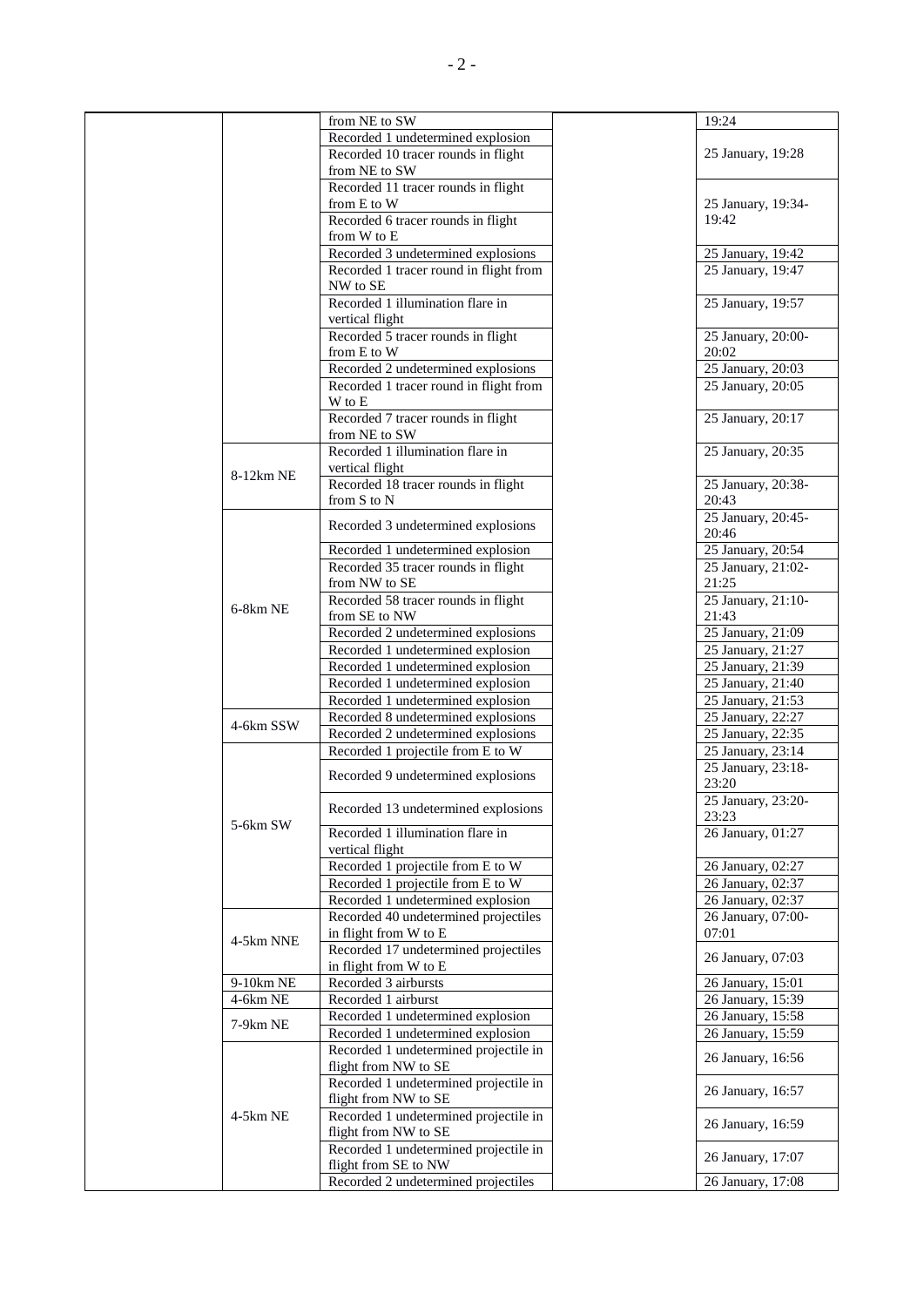|                                                        |               | in flight from SE to NW                                         |                                         |                             |
|--------------------------------------------------------|---------------|-----------------------------------------------------------------|-----------------------------------------|-----------------------------|
|                                                        |               | Recorded 1 undetermined projectile in                           |                                         | 26 January, 17:11           |
|                                                        |               | flight from SE to NW                                            |                                         | 26 January, 17:13           |
|                                                        |               | Recorded 1 undetermined projectile in<br>flight from SE to NW   |                                         | 26 January, 17:15           |
|                                                        |               | Recorded 1 undetermined projectile in<br>flight from NE to SW   |                                         | 26 January, 17:24           |
|                                                        |               | Recorded 1 undetermined projectile in<br>flight from SE to NW   |                                         | 26 January, 17:37           |
|                                                        | 7-9km NE      | Recorded 1 undetermined projectile in<br>flight from SE to NW   |                                         | 26 January, 17:42           |
|                                                        |               | Recorded 10 tracer rounds from NW<br>to SE                      |                                         | 26 January, 17:43           |
|                                                        |               | Recorded 1 undetermined projectile in<br>flight from SE to NW   |                                         | 26 January, 18:04           |
|                                                        |               | Recorded 10 tracer rounds from NW<br>to SE                      |                                         | 26 January, 18:05           |
| Park Inn Hotel<br>("DPR"-controlled,                   |               | Heard 52 undetermined explosions                                |                                         | 25 January, 22:26-<br>22:39 |
| Donetsk city centre)                                   | 8-12km W      | Heard 18 undetermined explosions                                | N/K                                     | 25 January, 23:06-<br>23:09 |
|                                                        |               | Heard 26 undetermined explosions                                |                                         | 25 January, 23:19-<br>23:24 |
| Yasynuvata ("DPR"-                                     | 3-4km NNW     | Heard 3 shots                                                   | <b>HMG</b>                              | 26 January, 11:36           |
| controlled, 16km NE                                    | 3-5km NW      | Heard 1 undetermined explosion                                  | N/K                                     | 26 January, 11:59           |
| of Donetsk)                                            | 2-4km WNW     | Heard 23 shots                                                  | Small arms                              | 26 January, 12:17-<br>12:27 |
|                                                        | 3-7km N       | Heard 2 undetermined explosions                                 |                                         | 26 January, 12:52           |
|                                                        | 3-6km WNW     | Heard 2 undetermined explosions                                 | N/K                                     |                             |
|                                                        |               | Heard 2 shots                                                   | HMG                                     | 26 January, 13:04           |
|                                                        |               | Heard 2 bursts                                                  | Small arms                              | 26 January, 13:17           |
|                                                        | $3-5km$ W     | Heard 5 shots                                                   | <b>HMG</b>                              | 26 January, 13:21           |
|                                                        |               | Heard 1 shot                                                    |                                         | 26 January, 13:30           |
|                                                        |               | Heard 3 undetermined explosions                                 | N/K                                     | 26 January, 13:36           |
|                                                        | $3-5km N$     | Heard 15 shots                                                  | HMG                                     | 26 January, 13:42           |
| Olenivka ("DPR"-<br>controlled, 23km SW<br>of Donetsk) | 2-3km NW      | Heard 1 undetermined explosion                                  | N/K                                     | 26 January, 13:57           |
| Petrivske ("DPR"-<br>controlled, 41km                  | $2-3km E$     | Heard 2 bursts                                                  | Small arms                              | 26 January, 09:40           |
| south of Donetsk)                                      |               |                                                                 |                                         |                             |
| Dokuchaievsk<br>("DPR"-controlled,                     | $2-3km$ W     | Heard 1 undetermined explosion                                  | N/K                                     | 26 January, 12:56           |
| 30km SW of<br>Donetsk)                                 |               | Heard over 100 shots                                            | Small arms                              |                             |
| SMM camera in<br>Shyrokyne (20km E                     |               | Recorded 12 tracer rounds in flight<br>from E to W              |                                         | 25 January, 18:39           |
| of Mariupol)                                           | $N/K$ NE      | Recorded 17 tracer rounds in flight<br>from W to E              | N/K                                     | 25 January, 22:03           |
|                                                        |               | Recorded 8 tracer rounds in flight<br>from W to E               |                                         | 25 January, 22:04           |
|                                                        |               | Recorded 6 tracer rounds in flight<br>from W to E               |                                         | 25 January, 22:05           |
|                                                        | $1-1.8km$ NE  | Recorded 1 explosion (impact)                                   | Artillery (type N/K)                    | 26 January, 15:23           |
|                                                        | $1-2km$ NE    | Recorded 1 explosion (outgoing)                                 | Mortar (82mm)                           | 26 January, 15:51           |
|                                                        | 8-10km NE     | Recorded 10 explosions (impact)                                 | Artillery (type N/K)                    | 26 January, 17:15-<br>17:16 |
|                                                        | N/K NE        | Recorded 19 bursts fired W to E                                 | Anti-aircraft cannon<br>$(ZU-23, 23mm)$ | 26 January, 17:59-<br>18:00 |
|                                                        | N/K N         | Recorded 5 rocket-assisted projectiles<br>in flight from E to W | N/K                                     | 26 January 18:24            |
| 2km NNE of<br>Hnutove                                  | $N\!/\!K$ ESE | Heard 5 undetermined explosions                                 | $N\!/\!K$                               | 26 January, 10:20-<br>10:25 |
| (government-                                           | 6-8km SSE     | Heard 7 undetermined explosions                                 |                                         | 26 January, 13:28           |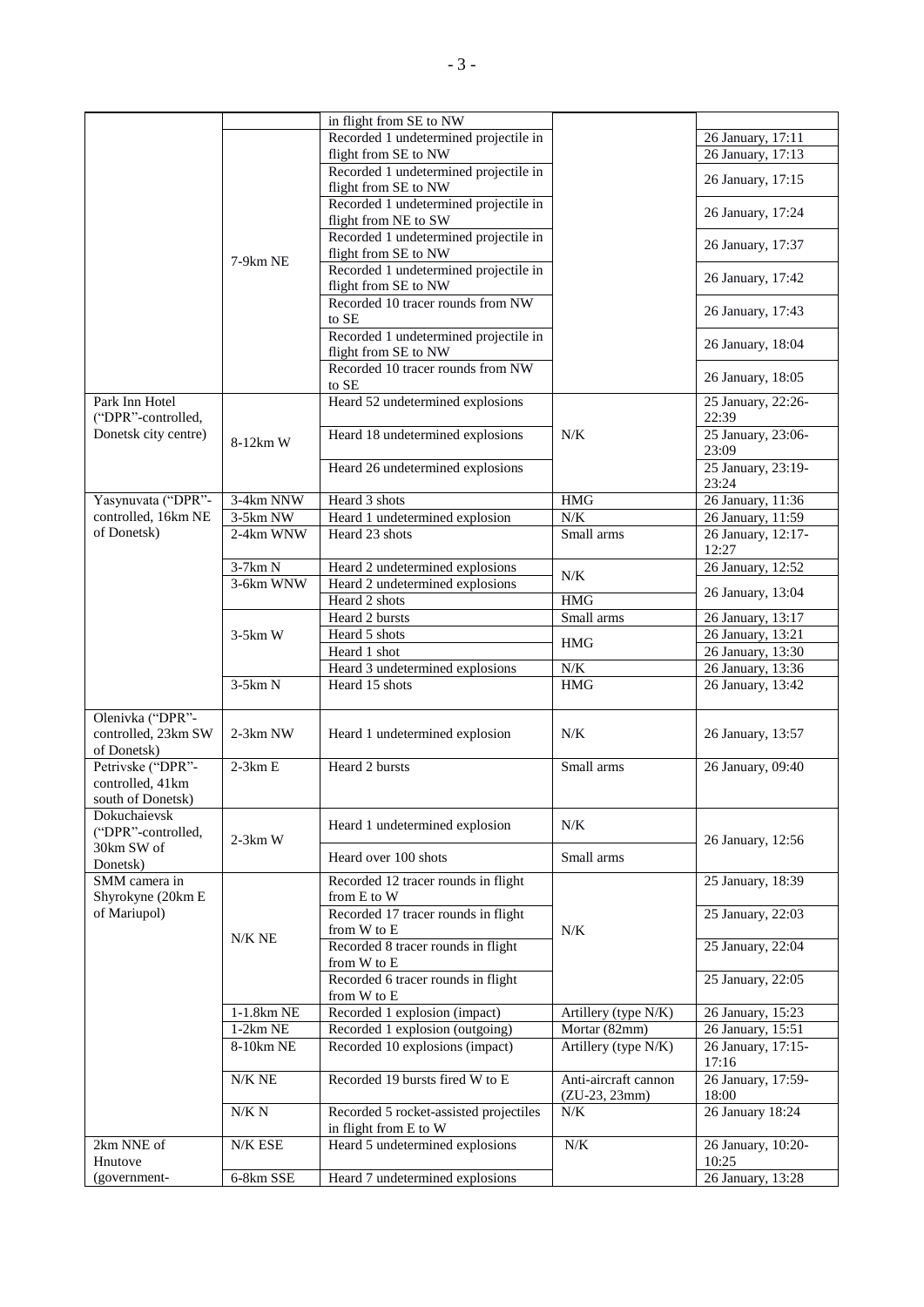| controlled, 20km NE<br>of Mariupol)     | 6-8km SE           | Heard 15 undetermined explosions                  |                      | 26 January, 13:28-<br>14:30    |
|-----------------------------------------|--------------------|---------------------------------------------------|----------------------|--------------------------------|
|                                         |                    | Heard 1 explosion (outgoing)                      |                      | 26 January, 14:00              |
|                                         | $2-3km$ W          | Heard 1 explosion (outgoing)                      |                      | 26 January, 14:15              |
|                                         |                    | Heard 2 explosion (outgoing)                      |                      | 26 January, 14:24-             |
|                                         |                    |                                                   |                      | 14:26                          |
| Chernenko<br>(government-               | $6-8km E$          | Heard 1 undetermined explosion                    |                      | 26 January, 11:55              |
| controlled, 21km NE<br>of Mariupol)     | 6km ENE            | Heard 2 undetermined explosions                   |                      | 26 January, 12:18              |
| Pavlopil                                | 6km SSE            | Heard 2 undetermined explosions                   |                      | 26 January, 13:14              |
| (government-                            |                    |                                                   |                      |                                |
| controlled, 26km NE                     |                    |                                                   |                      |                                |
| of Mariupol                             |                    |                                                   |                      |                                |
| Zaichenko ("DPR"-                       | $\rm N/K$ $\rm NW$ | Heard 4 undetermined explosions                   |                      | 26 January, 13:27-             |
| controlled, 26km NE                     |                    |                                                   |                      | 13:34                          |
| of Mariupol)                            |                    |                                                   |                      |                                |
| Khreshchatytske                         | $N/K$ ${\rm SW}$   | Heard 10 undetermined explosions                  |                      | 26 January, 14:26-             |
| (formerly                               |                    |                                                   |                      | 14:30                          |
| Krasnoarmiiske,                         |                    |                                                   |                      |                                |
| "DPR"-controlled,<br>33km north-east of |                    |                                                   |                      |                                |
| Mariupol)                               |                    |                                                   |                      |                                |
| Kulykove ("DPR"                         | $N/K \; W$         | Heard 3 undetermined explosions                   |                      | 26 January, 14:45              |
| controlled, 30km NE                     |                    |                                                   |                      |                                |
| of Mariupol)                            |                    |                                                   |                      |                                |
| Mariupol                                | N/K ENE            | Heard 3 undetermined explosions                   | Artillery (N/K Type) | 26 January, 15:18-             |
| (government-                            |                    |                                                   |                      | 15:23                          |
| controlled, 102km S                     | N/K N              | Heard 10 undetermined explosions                  | Artillery (N/K Type) | 26 January, 17:50              |
| of Donetsk)                             |                    |                                                   |                      |                                |
| Svitlodarsk                             | 9-12km S           | Heard 1 undetermined explosion                    |                      | 25 January, 21:16              |
| (government-                            | 9-12km E           | Heard 2 undetermined explosions                   | N/K                  | $\overline{25}$ January, 21:19 |
| controlled, 57km NE                     | $9-12km S$         | Heard 1 undetermined explosion                    |                      | $\overline{25}$ January, 21:22 |
|                                         |                    |                                                   |                      |                                |
| of Donetsk)                             | 5-9km S            | Heard 3 shots                                     | Small arms           | 25 January, 21:30              |
|                                         |                    | Heard 5 undetermined explosions                   |                      | 25 January, 21:40              |
|                                         | 5-9km SE           | Heard 3 undetermined explosions                   | N/K                  | 25 January, 21:41              |
|                                         |                    | Heard 4 undetermined explosions                   |                      | 25 January, 21:45-             |
|                                         | 5-9km E            |                                                   |                      | 21:46                          |
|                                         |                    | Heard 3 bursts (3 rounds each)                    | Small arms           | 25 January, 21:45-             |
|                                         |                    |                                                   |                      | 21:46                          |
|                                         | 5-7km SE           | Heard 13 shots                                    |                      | 25 January, 21:47              |
|                                         | $9-12km E$         | Heard 1 undetermined explosion                    | $N\!/\!K$            | 25 January, 21:48              |
|                                         | 5-9km E            | Heard 10 shots                                    | Small arms           | 25 January, 21:50              |
|                                         |                    | Heard 1 burst (8 rounds)                          |                      |                                |
|                                         | 9-12km SE          | Heard 1 undetermined explosion                    |                      | 25 January, 21:53              |
|                                         | $3-5km$ SE         | Heard 1 undetermined explosion                    | N/K                  | 25 January, 21:57              |
|                                         |                    | Heard 12 undetermined explosions                  |                      | 25 January, 22:07-<br>22:10    |
|                                         | $5-9km E$          | Heard 8 explosions (impact)                       | Mortar (type N/K)    | 25 January, 22:07-             |
|                                         |                    |                                                   |                      | 22:10                          |
|                                         |                    | Heard 4 undetermined explosions                   | N/K                  | 25 January, 22:11-             |
|                                         |                    |                                                   |                      | 22:13                          |
|                                         | 3-5km SE           | Heard 9 shots                                     | Small arms           | 25 January, 22:19              |
|                                         |                    | Heard 12 shots                                    |                      | 25 January, 22:20              |
|                                         | 5-9km SE           | Heard 1 undetermined explosion                    | N/K                  | 25 January, 22:24              |
|                                         | $3-5km S$          | Heard 5 shots                                     | Small arms           | 25 January, 22:27              |
|                                         | 9-12km SW          | Heard 2 undetermined explosions                   | N/K                  | 25 January, 22:40              |
|                                         | 3-5km SE           | Heard 11 bursts (3 shots each)                    | Small arms           |                                |
|                                         | 5-7km E            | Heard 1 explosion (impact)                        | Mortar (type N/K)    | 25 January, 22:40              |
|                                         | $3-5km E$          | Heard 1 explosion (impact)                        |                      | 25 January, 22:41              |
|                                         | 5-9km E            | Heard 5 bursts (3-6 shots each)<br>Heard 5 bursts | Small arms           | 25 January, 22:42              |
|                                         | 9-12km E           | Heard 2 bursts                                    |                      | 25 January, 22:43              |
|                                         |                    | Heard 5 explosions (outgoing)                     | Artillery (type N/K) | 25 January, 22:44              |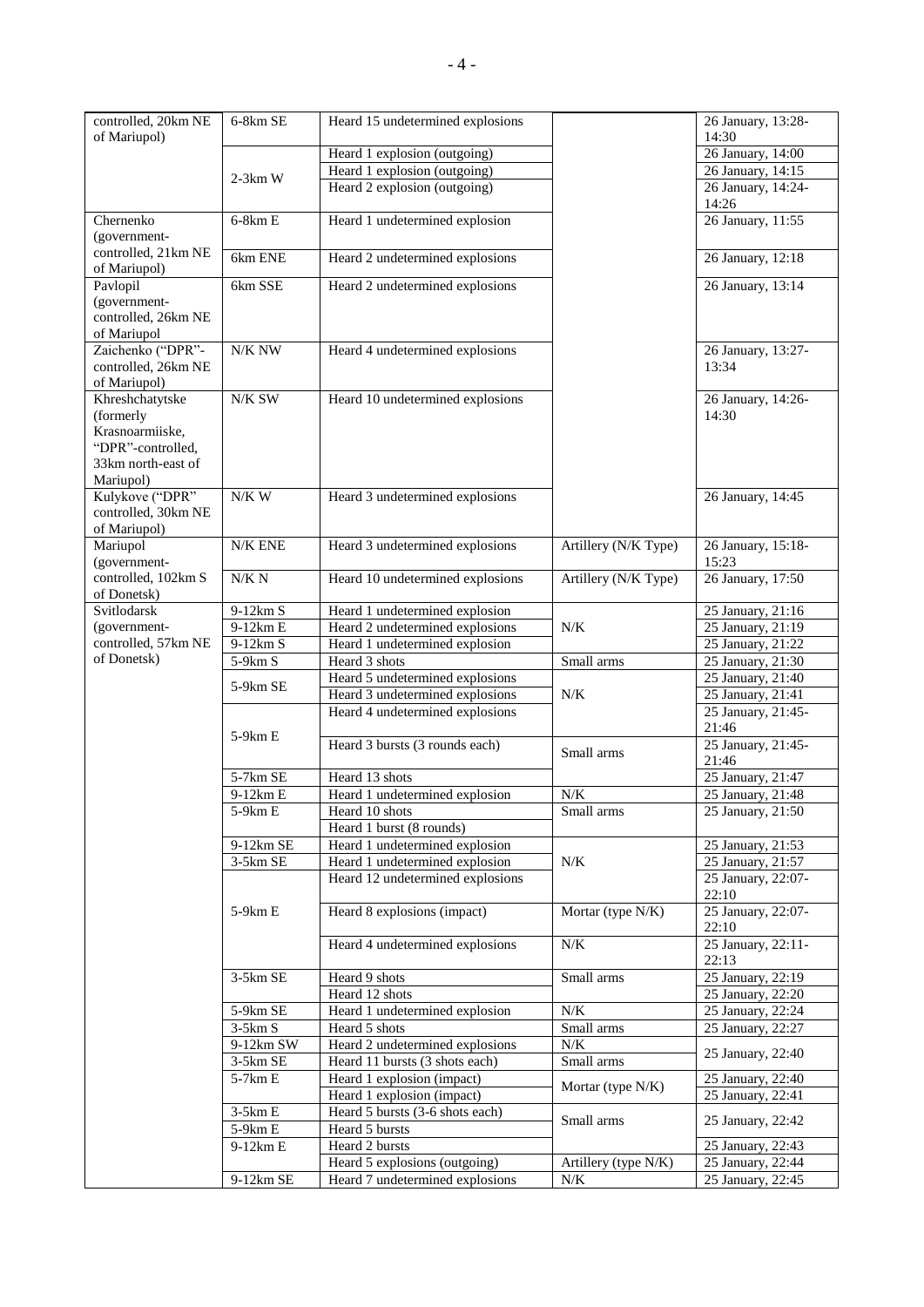|                                    | 9-12km E    | Heard 3 explosions (impact)                           | Mortar (type N/K)                      |                             |
|------------------------------------|-------------|-------------------------------------------------------|----------------------------------------|-----------------------------|
|                                    | 5-9km E     | Heard 6 explosions (outgoing)                         | N/K                                    | 25 January, 22:46           |
|                                    | $9-12km E$  | Heard 5 undetermined explosions                       |                                        | 25 January, 22:47           |
|                                    | 5-7km S     | Heard 12 shots                                        | Small arms                             | 25 January, 23:07           |
|                                    | 5-9km E     | Heard 5 explosions (outgoing)                         |                                        | 25 January, 23:37-          |
|                                    |             | Heard 30 undetermined explosions                      |                                        | 23:39                       |
|                                    | 5-9km SE    | Heard 3 undetermined explosions                       |                                        | 25 January, 23:40           |
|                                    | 9-12km SE   | Heard 4 undetermined explosions                       | N/K                                    | 25 January, 23:46           |
|                                    |             | Heard 10 undetermined explosions                      |                                        | 25 January, 23:58           |
|                                    | 5-7km E     | Heard 9 undetermined explosions                       |                                        | 25 January, 23:59           |
|                                    |             | Heard 4 undetermined explosions                       |                                        | 26 January, 00:00           |
|                                    |             | Heard 3 undetermined explosions                       |                                        | 26 January, 00:01           |
|                                    | $3-5km E$   | Heard 2 bursts (4-6 shots each)                       | Small arms                             | 26 January, 00:08           |
|                                    | $4-5km$ SSE | Heard 15 bursts                                       | $\operatorname{AGL}$                   | 26 January, 02:30-          |
|                                    | 4-5km SSE   | Heard 10 bursts                                       |                                        | 03:30                       |
|                                    |             |                                                       | <b>HMG</b>                             |                             |
|                                    | $2-5km$ SE  | Heard 26 bursts (3-6 rounds each)                     |                                        | 26 January, 03:37-          |
|                                    |             | Heard 16 bursts (2-4 rounds each)                     |                                        | 03:47                       |
|                                    | 3-5km SE    | Heard 33 shots                                        | Small arms                             | 26 January, 03:37-          |
|                                    |             |                                                       |                                        | 03:47                       |
|                                    | $2-5km$ SE  | Heard 12 shots                                        | AGL                                    |                             |
|                                    | $3-5km$ SE  | Heard 9 bursts (2-3 rounds each)                      |                                        | 26 January, 03:48-          |
|                                    |             | Heard 17 shots                                        | Small arms                             | 4:05                        |
|                                    | $2-5km$ SE  | Heard 2 bursts                                        | <b>HMG</b>                             |                             |
|                                    | 3-5km SE    | Heard 27 bursts (3-6 rounds each)                     | Small arms                             | 26 January, 04:25-          |
|                                    |             | Heard 59 shots                                        |                                        | 05:00                       |
|                                    |             | Heard 21 bursts                                       | <b>HMG</b>                             | 26 January, 07:35-          |
|                                    |             |                                                       |                                        | 07:40                       |
|                                    | 4-5km SE    | Heard 10 shots                                        | AGL                                    | 26 January, 07:40-          |
|                                    |             |                                                       |                                        | 07:42                       |
|                                    |             | Heard 7 bursts                                        | Small arms                             | 26 January, 08:08           |
|                                    |             | Heard 3 undetermined explosions                       |                                        | 26 January, 14:55-          |
|                                    | 10-12km NE  |                                                       | Artillery (N/K<br>calibre)             | 15:00                       |
|                                    |             | Heard 1 undetermined explosion                        |                                        | 26 January, 15:06           |
|                                    |             | Heard 10 bursts                                       | $\operatorname{AGL}$                   | 26 January, 16:15           |
|                                    | 5-6km NE    | Heard 20 bursts                                       | <b>HMG</b>                             | 26 January, 16:15-          |
|                                    |             |                                                       |                                        | 16:20                       |
|                                    |             | Heard 3 explosions (outgoing)                         | Artillery (N/K                         | 26 January, 16:25           |
|                                    |             |                                                       | calibre)                               |                             |
|                                    |             | Heard 1 explosion (outgoing)                          | Recoilless gun (SPG-                   | 26 January, 16:30           |
|                                    | 7-8km NE    |                                                       | $9,73$ mm $)$                          |                             |
|                                    |             | Heard 1 explosion (impact)                            | Mortar (82mm)                          | 26 January, 16:35           |
|                                    |             | Heard 6 undetermined explosions                       | N/K                                    | 26 January, 16:50-          |
|                                    |             |                                                       |                                        | 17:10                       |
|                                    | $6-7km E$   | Heard 3 bursts                                        | AGL                                    | 26 January, 18:20           |
| Lohvynove ("DPR"-                  |             | Heard 1 undetermined explosion                        |                                        | 26 January, 12:59           |
| controlled, 57km NE<br>of Donetsk) | 2-3km NW    | Heard 3 undetermined explosions                       | N/K                                    | 26 January, 13:09           |
|                                    |             | Heard 1 undetermined explosions                       |                                        | 26 January, 13:17           |
|                                    | 3-4km NE    | Heard 1 undetermined explosion                        |                                        | 26 January, 15:09           |
| Kadiivka (formerly                 | 10km WSW    | Heard 23 explosions                                   | Artillery and/or                       | 25 January, 19:45-          |
| Stakhanov; "LPR"-                  |             | (mostly outgoing, some impacts)                       | mortars (type N/K)                     | 20:00                       |
| controlled, 50km W                 |             | Heard 19 explosions                                   | Artillery and/or                       | 25 January, 20:11-          |
| of Luhansk)                        |             | (mostly outgoing, some impacts)<br>Heard 3 explosions | mortars (type N/K)<br>Artillery and/or | 20:16<br>25 January, 20:23- |
|                                    |             | (mostly outgoing, some impacts)                       | mortars (type N/K)                     | 20:25                       |
|                                    |             |                                                       |                                        | 25 January, 20:43-          |
|                                    | 5-10km W    | Heard 9 shots                                         | Small arms                             | 20:44                       |
|                                    |             |                                                       |                                        | 25 January, 21:17-          |
|                                    | 3-5km WSW   | Heard 3 undetermined explosions                       |                                        | 21:25                       |
|                                    |             |                                                       |                                        | 25 January, 22:07-          |
|                                    | 10-15km     | Heard 23 undetermined explosions                      | $N\!/\!K$                              | 22:11                       |
|                                    | <b>WSW</b>  |                                                       |                                        | 25 January, 22:43-          |
|                                    |             | Heard 30 undetermined explosions                      |                                        | 22:47                       |
|                                    | 5-10km W    | Heard 1 undetermined explosion                        |                                        | 25 January, 22:52           |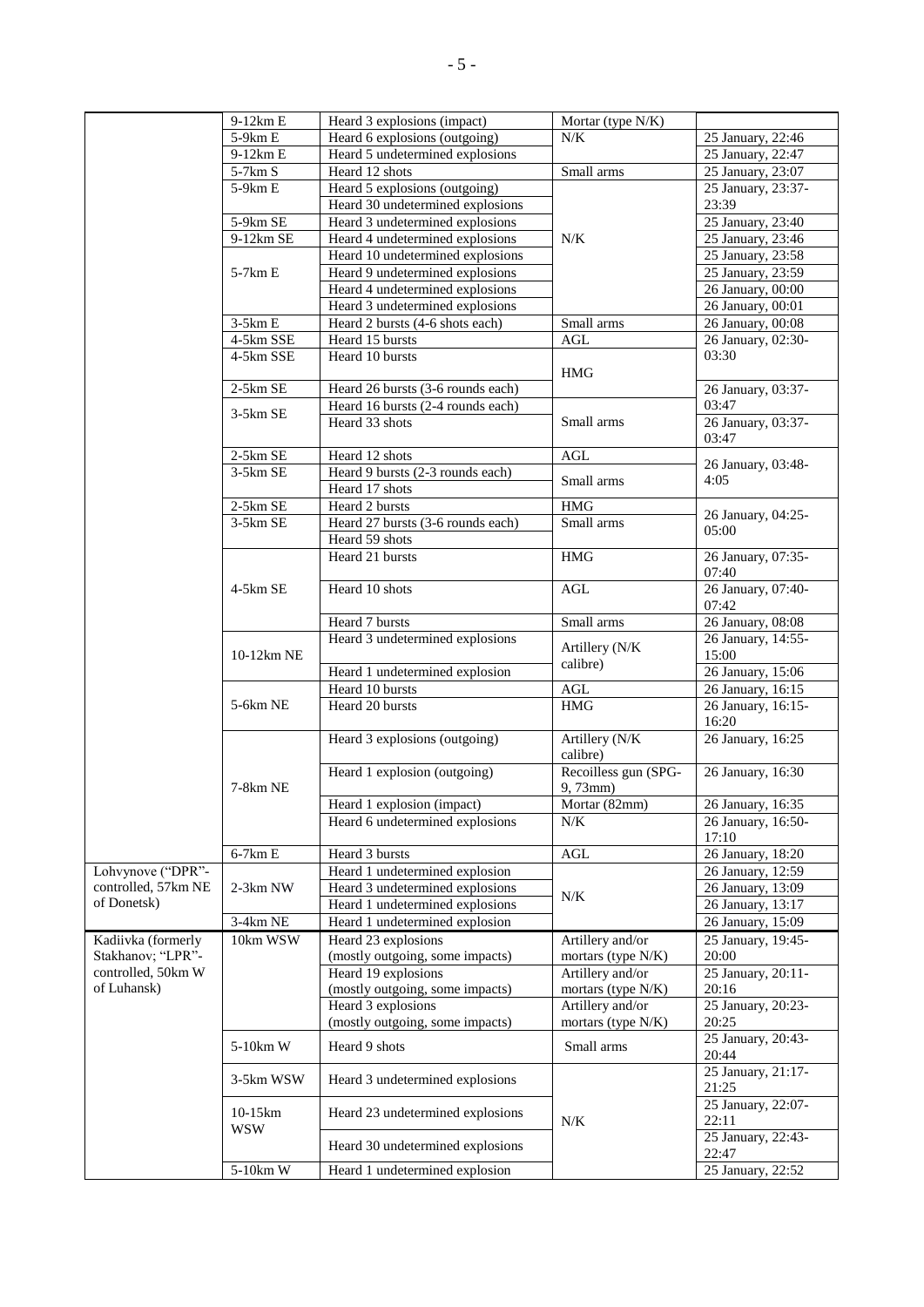|                                                                                 | $5-10km$<br><b>WSW</b> | Heard 1 undetermined explosion                                                                      |                      | 25 January, 23:14            |
|---------------------------------------------------------------------------------|------------------------|-----------------------------------------------------------------------------------------------------|----------------------|------------------------------|
|                                                                                 | 3-5km WSW              | Heard 3 undetermined explosions                                                                     |                      | 25 January, 23:34-<br>23:37  |
| 3.5km SSW of<br>Novoaidar<br>(government-<br>controlled, 49km<br>NW of Luhansk) | 5km E                  | Heard 31 explosions (outgoing)<br>(assessed as live-fire exercise outside)<br>of the security zone) | Mortar (type $N/K$ ) | 26 January, 11:20-<br>11:40  |
| 5km SSW of<br>Popasna<br>(government-<br>controlled, 69km W<br>of Luhansk)      | 1km SSE                | Heard 12-15 bursts                                                                                  | HMG and small arms   | 26 January, 12:01 -<br>12:05 |
| Novozvanivka<br>(government-                                                    | $2-3km S$              | Heard 6 explosions (outgoing)                                                                       | N/K                  | 26 January, 12:20-           |
| controlled, 70km W<br>of Luhansk)                                               |                        | Heard 10-15 bursts                                                                                  | Small arms           | 12:35                        |